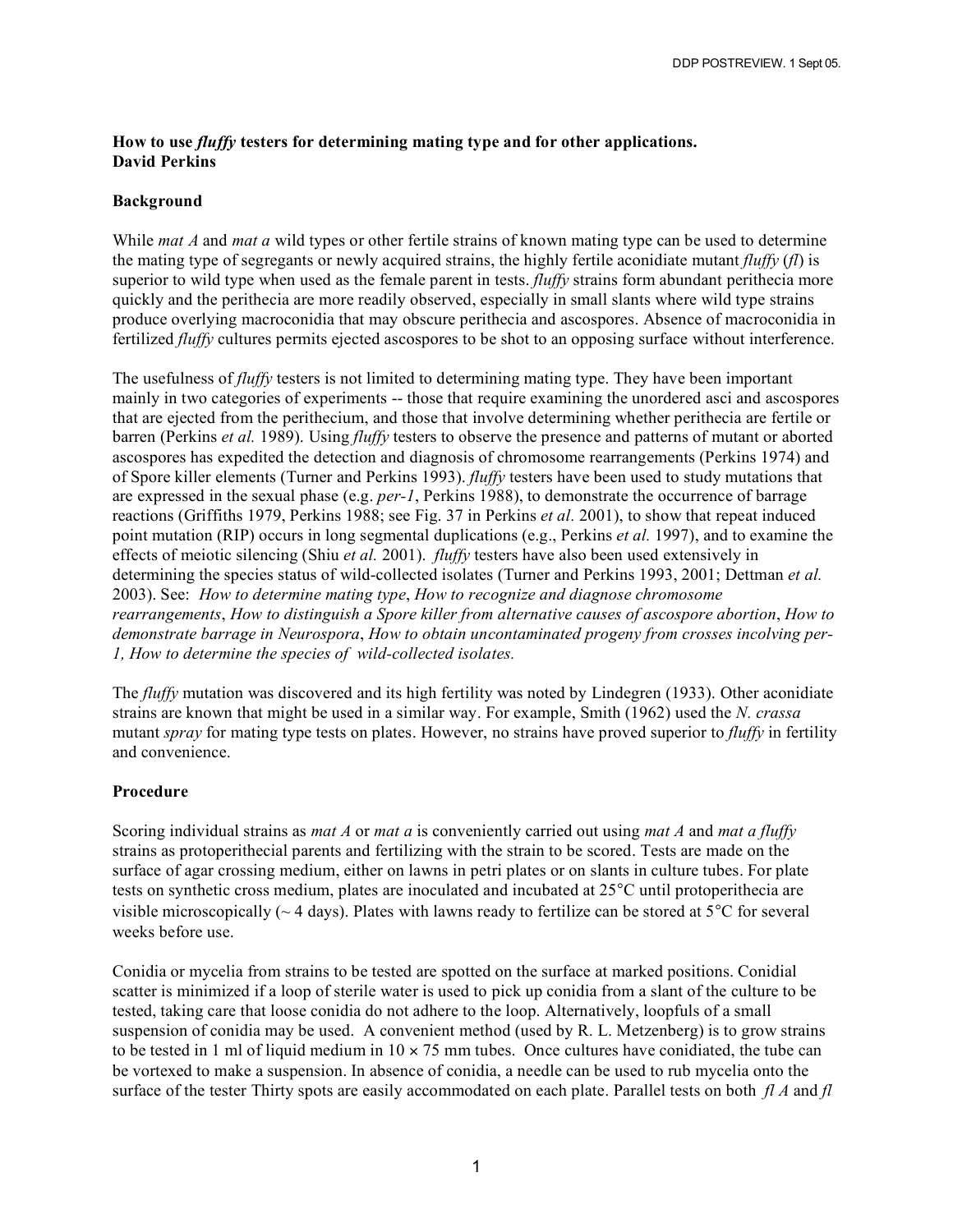*a* provide assurance against false-negative tests, infertility, or spotting errors. Perithecia become visible in 2 or 3 days at 25ºC.

For tests on slants, it is convenient to use 1 ml synthetic cross medium in  $10 \times 75$  mm tubes. If large numbers are being prepared, a Pasteur pipette is used to introduce into each tube a small drop of a visibly turbid suspension of fresh *fluffy* mycelial fragments. Details for preparing the suspended *fluffy* inoculum are given by Taylor (1965). The *fluffy* slants are ready for testing after 4 days incubation at 25 $^{\circ}$ C, and they can be stored at 5 $^{\circ}$ C for at least 3 weeks before use. They are fertilized using a short, stiff platinum-iridium or nichrome needle hammered to form a flattened blade. The conidia or mycelia used for fertilizing should be rubbed across the surface of the slant, and if obscuring *fluffy* mycelia are present on the wall of the tube opposite the slant, these should be removed with a swipe of the inoculating needle. Tubes have the advantage that the possibility of conidial scatter is eliminated.

If asci are to be examined, as in scoring rearrangements or Spore killers, *fluffy* strains of Rockefeller-Lindegren (RL) genetic background (*fl*(RL) *A* and *a*, FGSC 6682, 6683) are preferred when the strains to be tested are of Oak Ridge (OR) background. This is because nonselective abortion of asci occurs in crosses between highly inbred strains such as *fl*(OR) *A* and *fl*(OR) *a*. In aborting asci, all eight ascospores shrink until they look like tiny bubbles. (See Raju *et al*. 1987, Perkins and Pollard 1989. See: *How to minimize bubble-ascus abortion.*) Abortion of "bubble" asci does not interfere with mating type determinations.

If f<sub>1</sub> strains are to be retained from the test crosses, *fl*(OR) testers (FGSC 4317, 4347) should be used rather than the *fl*(RL) testers, so as to provide progeny that are of OR heterokaryon-incompatibility genotype, which is preferred as the standard. (Note that ascospores containing *fluffy* often germinate spontaneously, without heat shock.)

*fluffy* testers are available not only for *N. crassa* but also for *N. intermedia*, *N. sitophila* (Table 1), and *N. tetrasperma* (see: *How to determine mating type*). However, the *N. crassa fluffy* testers can be used for preliminary determination of mating type even in interspecific crosses with these species. Mating reactions in interspecific crosses with *N. crassa fluffy* are usually clear, with perithecia developing on one of the mating type testers but not on the other, even though sexual development may not progress very far. *N. discreta* strains are an exception, failing to show an unambiguous reaction with either of the *N. crassa fluffy* testers.

Light is not essential for perithecial development of *N. crassa* laboratory strains. However, some homothallic Neurospora strains fail to form perithecia in constant dark or constant light (Raju 1981). Although the need for a light-dark cycle has not been demonstrated for heterothallic species, several labs attempt to simulate natural conditions by rigging incubators with lights timed to provide 12 hours light, 12 hours dark., both for crosses and for vegetative cultures.

*Maintenance of fluffy stocks***:** Vegetatively propagated *fluffy* stocks deteriorate occasionally. Subcultures acquire undesirable traits such as decreased fertility, delayed protoperitheciation, or production of large brown protoperithecia (false perithecia). For example, Veenhuizen and Kolmark (1986) noted lowered fertility of a *fluffy* tester and showed that it was due to a modifier. Fully fertile *fluffy* strains were recovered in progeny when their modified strain was crossed to wild type. The Stanford lab has also used crosses to rid *fluffy* strains of modifiers that were responsible for false perithecia and slow sexual development. Making a cross to extract the unmodified *fluffy* mutation should ordinarily be unnecessary, however, because duplicate stocks of the original, unmodified testers are already available. Well-behaved, unmodified *fluffy* stocks are maintained by FGSC in suspended animation. (It would be well for individual laboratories to do the same.) Aconidiate strains such as *fluffy* can be preserved on silica gel, though this is difficult. Cryopreservation is probably less laborious. *fluffy* strains do not survive freezing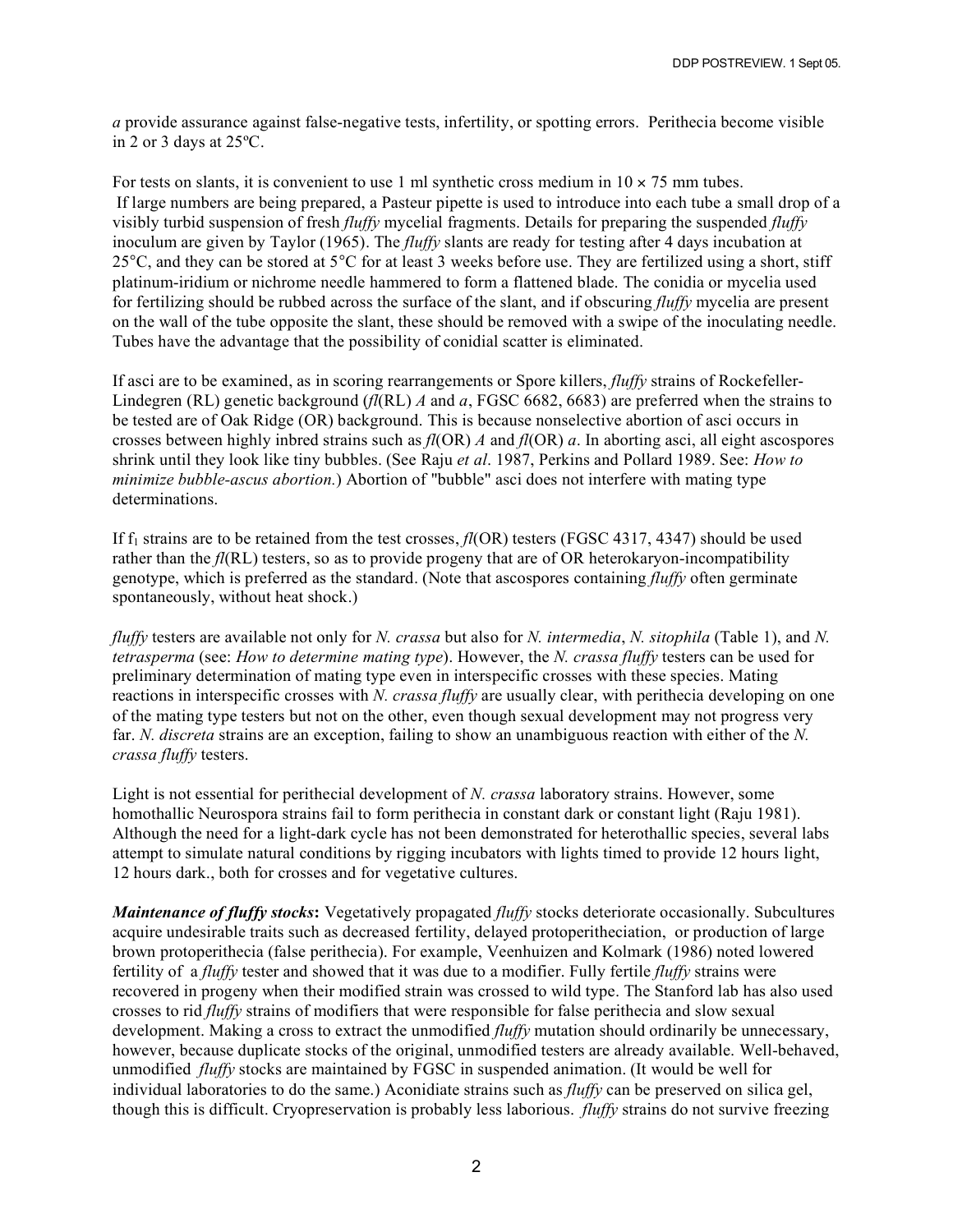at −20°C, but they can be simply and effectively preserved at lower temperatures. Storage of aconidial Neurospora strains by freezing mycelia at −80°C was investigated by Pounder and Bowman (1999). The following is adapted from their account:

"*fluffy* A (FGSC 4960), *fluffy* a (FGSC 4961), and *acon-3* (FGSC 5074) were grown on plates of Vogel's Minimal Medium with 2% sucrose for 3 days at room temperature to a confluent mycelial lawn. Approximately 1 cm square plugs were cut from the agar and placed into sterile 1.5 ml Eppendorf tubes. The tubes were placed in a −80°C freezer with no flash freezing and no glycerol or DMSO added. Agar plugs were retrieved from −80°C after 7 days to 9 months and plated onto the same medium as above. They grew to form a confluent lawn in 3 days. The recovered *fluffy* strains functioned normally in mating type tests. Whole agar slants with mycelia from the aconidial strains were frozen at −80°C. Pieces chipped from the frozen agar grew well on plates following storage of 1 month. Recovery from agar plugs and slants stored for 1 month (the only time tested) at −20°C was slower than from those stored at −80°C, with 3-7 days required for a confluent lawn of mycelia to grow. The recovery of aconidial strains after freezing under these conditions may be due to the larger amount of mycelia stored initially. Sufficient mycelia are present in the 1 cm plugs to allow recovery of the strains, providing a convenient alternative storage technique for aconidial strains."

## **References**

Dettman, J. R., D. J. Jacobson, E. Turner, A. Pringle, and J. W. Taylor. 2003. Reproductive isolation and phylogenetic divergence in Neurospora: Comparing methods of species recognition in a model eukaryote. Evolution 57: 2721-2741.

Griffiths, A. J. F. 1979. A Neurospora experiment for an introductory biology course. Neurospora Newslett. 26: 12.

Lindegren, C. C. 1933. The genetics of Neurospora. III. Pure bred stocks and crossing-over in *N. crassa*. Bull. Torrey Botan. Club 60: 133-154.

Perkins, D. D., 1974 The manifestation of chromosome rearrangements in unordered asci of Neurospora. Genetics 77: 459-489.

Perkins, D. D., and V. C. Pollard. 1989. Alternate *fluffy* testers for detecting and diagnosing chromosome rearrangements in *Neurospora crassa*. Fungal Genet. Newslett. 36: 63-64.

Perkins, D. D., B. C. Turner, V. C. Pollard, and A. Fairfield. 1989. Neurospora strains incorporating *fluffy*, and their use as testers. Fungal Genet. Newslett. 36: 64-67.

Perkins, D. D., B. S. Margolin, E. U. Selker, and S. D. Haedo. 1997. Occurrence of repeat induced point mutation in long segmental duplications of Neurospora. Genetics 147: 125-136.

Pounder, J. I., and B. J. Bowman. 1999. Storage of aconidial strains of *Neurospora crassa* by freezing at −80°C. Fungal Genet. Newslett. 46. 33.

Raju, N. B. 1981. Effect of light on perithecial production in homothallic Neurospora species. Neurospora Newslett. 28: 16-17.

Raju, N. B., D. D. Perkins, and D. Newmeyer. 1987. Genetically determined nonselective abortion of asci in *Neurospora crassa*. Can. J. Bot. 65: 1539-1549.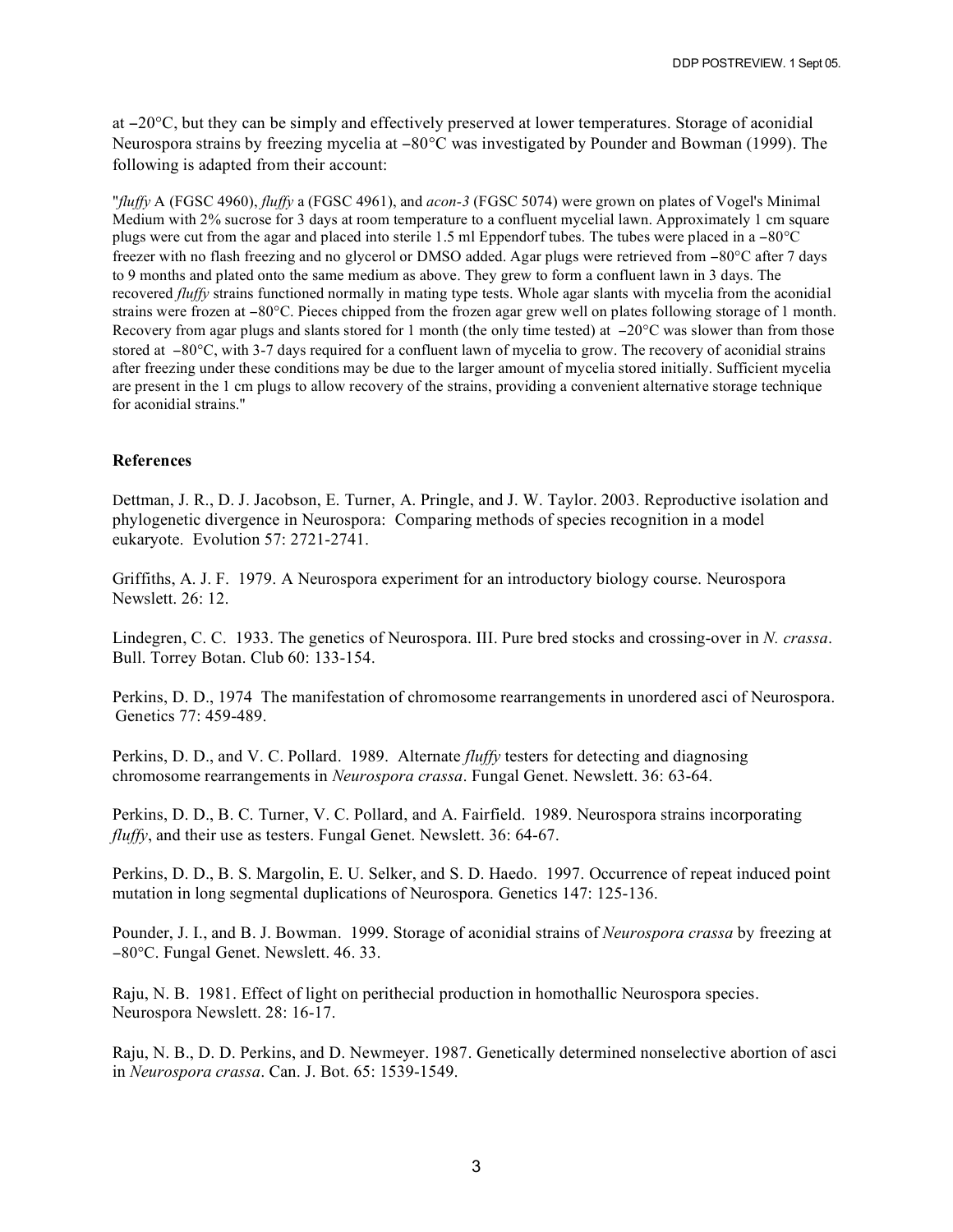Shear, C. L., and B. O. Dodge. 1927. Life histories and heterothallism of the red bread-mold fungi of the *Monilia sitophila* group. J. Agr. Res. 34: 1019-1042.

Shiu, P. K. T., N. B. Raju, D. Zickler, and R. L. Metzenberg. 2001. Meiotic silencing by unpaired DNA. Cell 107: 905-916.

Smith, B. R., 1962. Mating type tests using plating technique. Neurospora Newslett. 1: 14.

Taylor, C. W., 1965. A more efficient procedure for scoring mating type and aberrations. Neurospora Newslett. 8: 21.

Turner, B. C., and D. D. Perkins. 1993. Strains for studying Spore killer elements in four Neurospora species. Fungal Genet. Newslett. 40: 76-78.

Turner, B. C., and D. D. Perkins. 2001. Neurospora from natural populations: A global study. Fungal Genet. Biol. 32:67-92.

Veenhuizen, S., and H. G. Kolmark. 1986. A clue to the cause of acquired female sterility in *fluffy* mutant strains of *Neurospora crassa*. Fungal Genet. Newslett. 33: 4647.

DDP